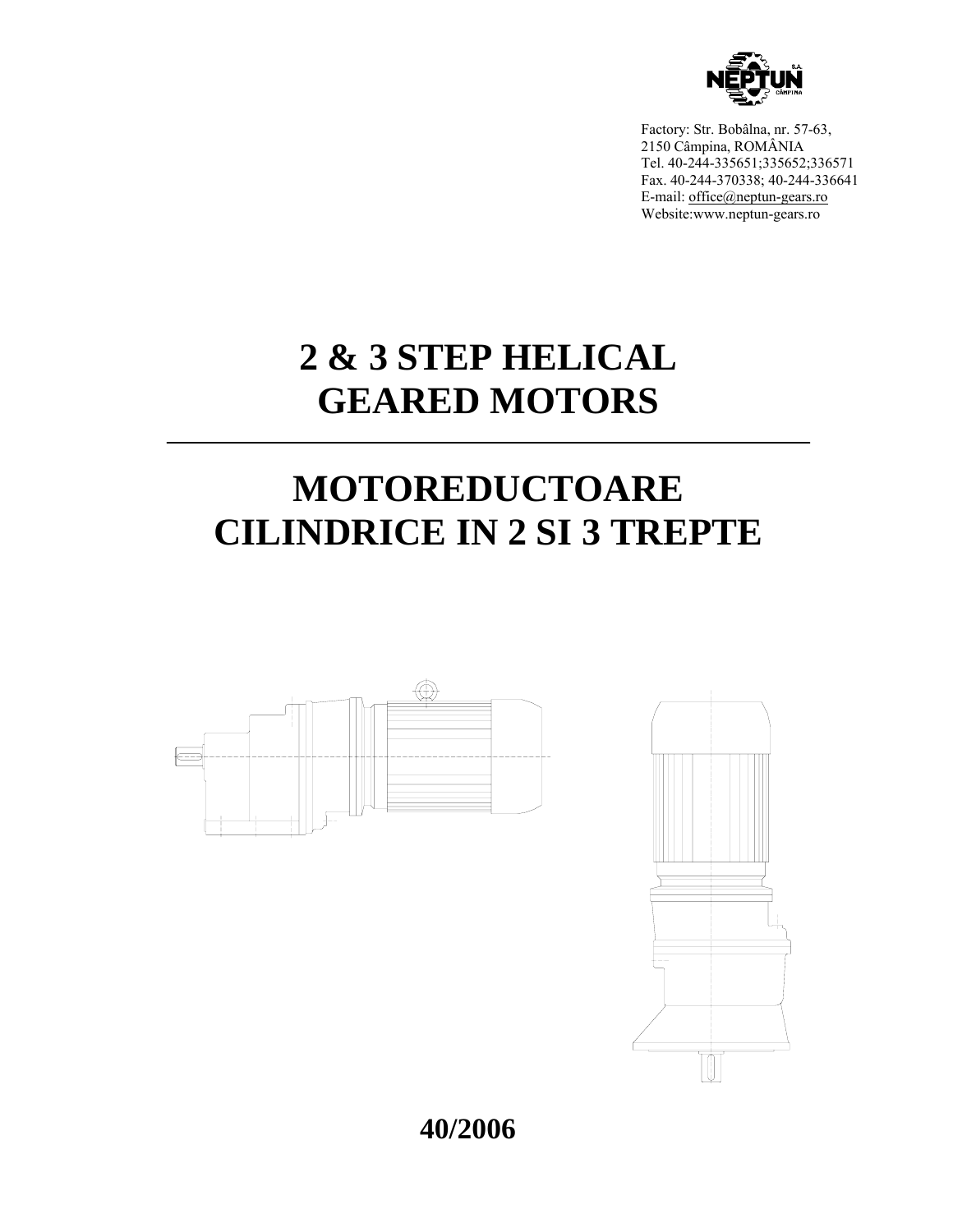### GENERAL CHARACTERISTICS

 Motoreductoarele se pot utiliza in urmatoarele conditii:

 -sensul de rotatie al arborelui de intrare: indiferent;

 -turatie arborelui de turatie mare: max. 1500 rot/min; -numarul de porniri-opriri: max.6/ora; -temperatura mediului ambinat: -33°…+45°C; -umiditatea normala a mediului: max.80% la 20°C (STAS 6692-83); Motor electric tip B5: -turatie: 750;1000;1500 rot/min; -tensiune alimentare: 380/220V la 50Hz; -tipuri: ASI; ASA (Ex); ASFM (cu frina inglobata); de curent continuu si alte tipuri. -caracteristici tehnice si dimensiuni conf tab. 3,4,5 si 6. -variante de montaj conf. tab.2. Angrenajele se ung cu ulei prin barbotare. Lagarele se ung cu ulei sub presiune furnizat de pompe integrate ,pentru variante verticale .

 Tipul uleiului este aditivat mineral cu indice de viscozitate echivalent ISO VG 100 iarna si ISO VG 320 vara.

## ALEGEREA MARIMII MOTOREDUCTORULUI

 Marimea constructiva a unui motoreductor se stabileste astfel incit sa se respecte conditia:

Pm  $>=$  Pe in care: Pe = Pn x Cs / n Pm = puterea motorului, Kw

 Pe = puterea echivalenta la intrare, Kw Pn = puterea nominala de transmis  $Cs = coefficientul$  de serviciu (tabel 1) ŋ = randamentul motoreductorului sau se alege: 0,95 cu 2trepte

0,90 cu 3trepte

 The motor-gear units can be used in the following conditions:

-hand of rotation of the input shaft: any;

-speed of the input shaft: max. 1500 rmp;

-number of strat-stop cycles: max. 6/hour;

 -temperature of the atmosphere: -33°…+45°C; -normal humidity of the atmosphere: max. 80% at  $20^{\circ}$ C;

Electric motor B5 type:

-speeds: 750;1000;1500 rpm;

-supply voltage: 380/220V at 50Hz;

-type ASI; ASA (Ex); ASFM; d.c.

-technical characteristics overall & clamping dimensions shown in tables 3,4,5 and 6.

-and mounting variants as per tables 2.

Lubrification oil under pressure, by integrated pumps.

 The oil to be used is mineral oil additivated, with the viscosity index equivalent to ISO VG 100 in winter and ISO VG 320 in summer

### MOTOR- GEAR SELECTION

 The constructive size of a motor gear is chosen so that the condition:

Pm $>=$  Pe be respected, where: Pe = Pn x Cs / ŋ Pm = motor power, Kw

Pe = puterea echivalenta la intrare, Kw

 $Pn =$  nominal power, kW

 $Cs$  = service factor (table 1)

 $\eta$  = efficiency, or choose:

-0,95- for 2steps

-0,90-for 3steps

| <b>GREUTATI MAXIME;</b> |  |
|-------------------------|--|
| MAX. WEIGHT [kg]        |  |

Motoreductoare cu angrenaje cilindrice / Cylindrical motor- gears

| Marime<br>Size | $2G-B$ | $2I-B$                         | $2L-B$ | $2N-B$ | $2O-B$ | $2P-B$ | $2R-B$ | $2S-B$ | $3L-B$ | $3N-B$ | $3O-B$ | $3R-B$ | $3T-B$ | $3U-B$ |
|----------------|--------|--------------------------------|--------|--------|--------|--------|--------|--------|--------|--------|--------|--------|--------|--------|
| kg             | 30     | Πc<br>$\overline{\phantom{0}}$ | 20     | 290    | 370    | 460    | 550    | 780    | Q7     | ∼      |        | 400    | 740    | 920    |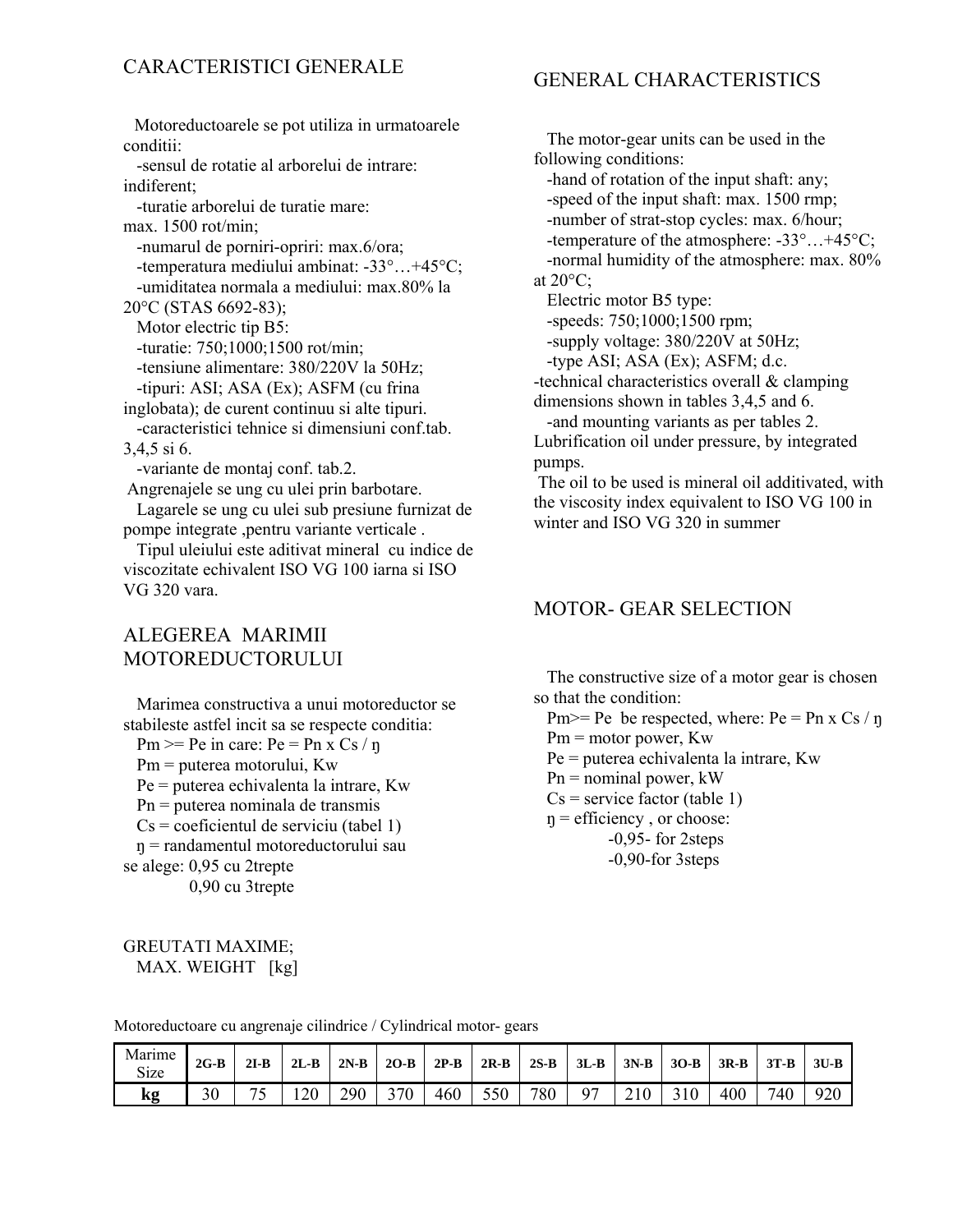# VALORILE COEFICIENTULUI DE SERVICIU Cs VALUES OF THE DUTY COEFICIENT Cs

Tabel / Table 1

|   | Masina motoare<br>Drivind unit   | Durata de<br>functionare:<br>ore $/zi$ |             | Categoria gradului de soc<br>Category of the factor of duty |                        |
|---|----------------------------------|----------------------------------------|-------------|-------------------------------------------------------------|------------------------|
|   |                                  | Duty:<br>hours / day                   | $\mathbf I$ | $\mathbf{I}$                                                | III                    |
|   | Motor electric<br>Electric motor | pina la 3<br>up to 3                   | 0,8         | 1                                                           | 1,5                    |
| A | Turbina<br>Turbine               | $3 - 10$                               | 1           | 1,25                                                        | 1,75                   |
|   | Motor hidraulic<br>Hydraulic     | $10 - 24$                              | 1,25        | 1,5                                                         | $\overline{2}$         |
| B | Motor cu $4 - 6$ cilindri        | pina la 3<br>up to $3$                 | 1           | 1,25                                                        | 1,75                   |
|   | Four-six cylinder<br>engine      | $3 - 10$<br>$10 - 24$                  | 1,25<br>1,5 | 1,5<br>1,75                                                 | $\overline{2}$<br>2,25 |
|   | Motor cu $1 - 2$ cilindri        | pina la 3<br>up to $3$                 | 1,25        | 1,5                                                         | $\overline{2}$         |
| C | One-six cylinder<br>engine       | $3 - 10$<br>$10 - 24$                  | 1,5<br>1,75 | 1,75<br>$\overline{2}$                                      | 2,25<br>2,5            |

## SIMBOLIZARE / ORDERING CODE

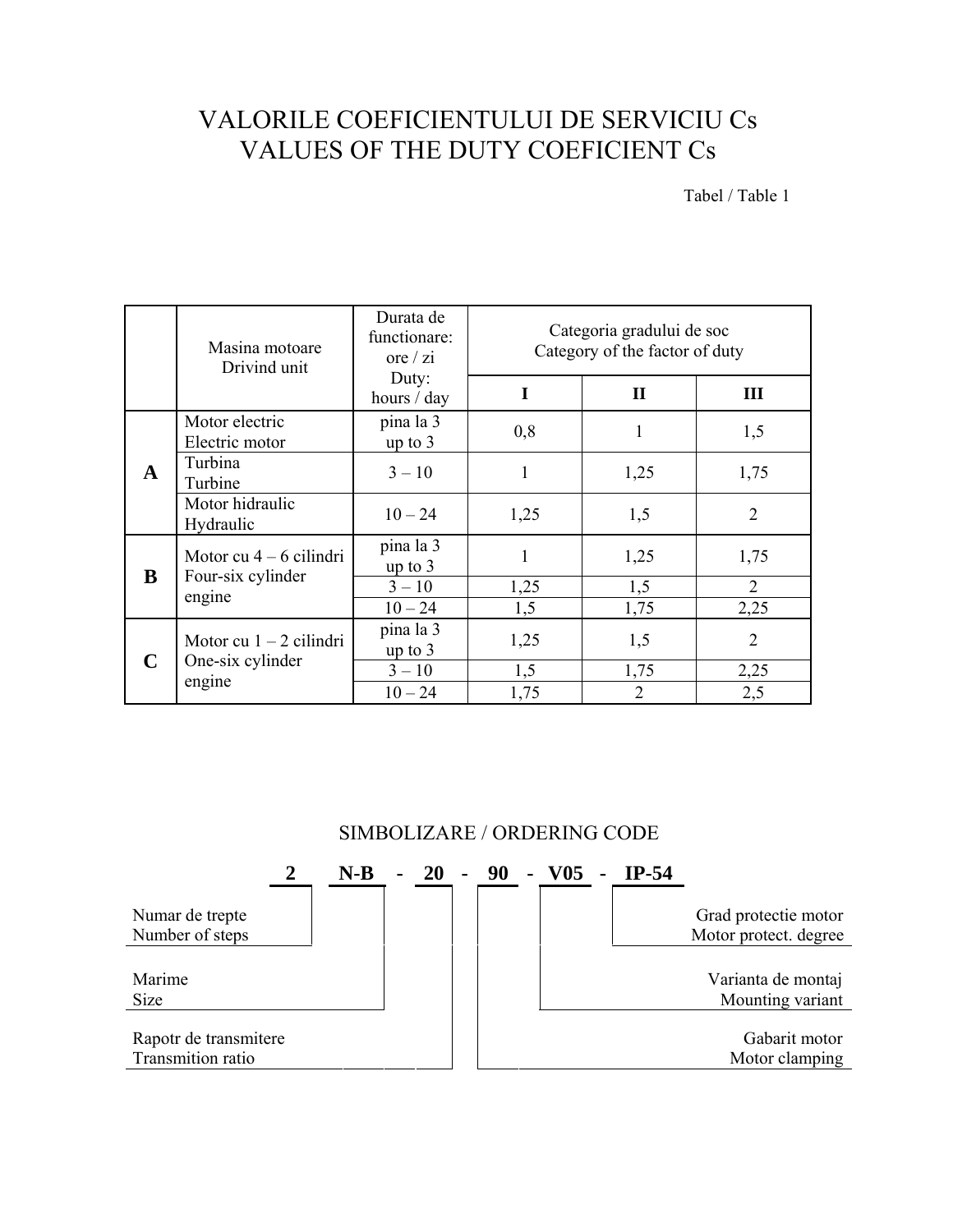# VARIANTE DE MONTAJ / MOUNTING VARIANTS

Tabel / Table 2

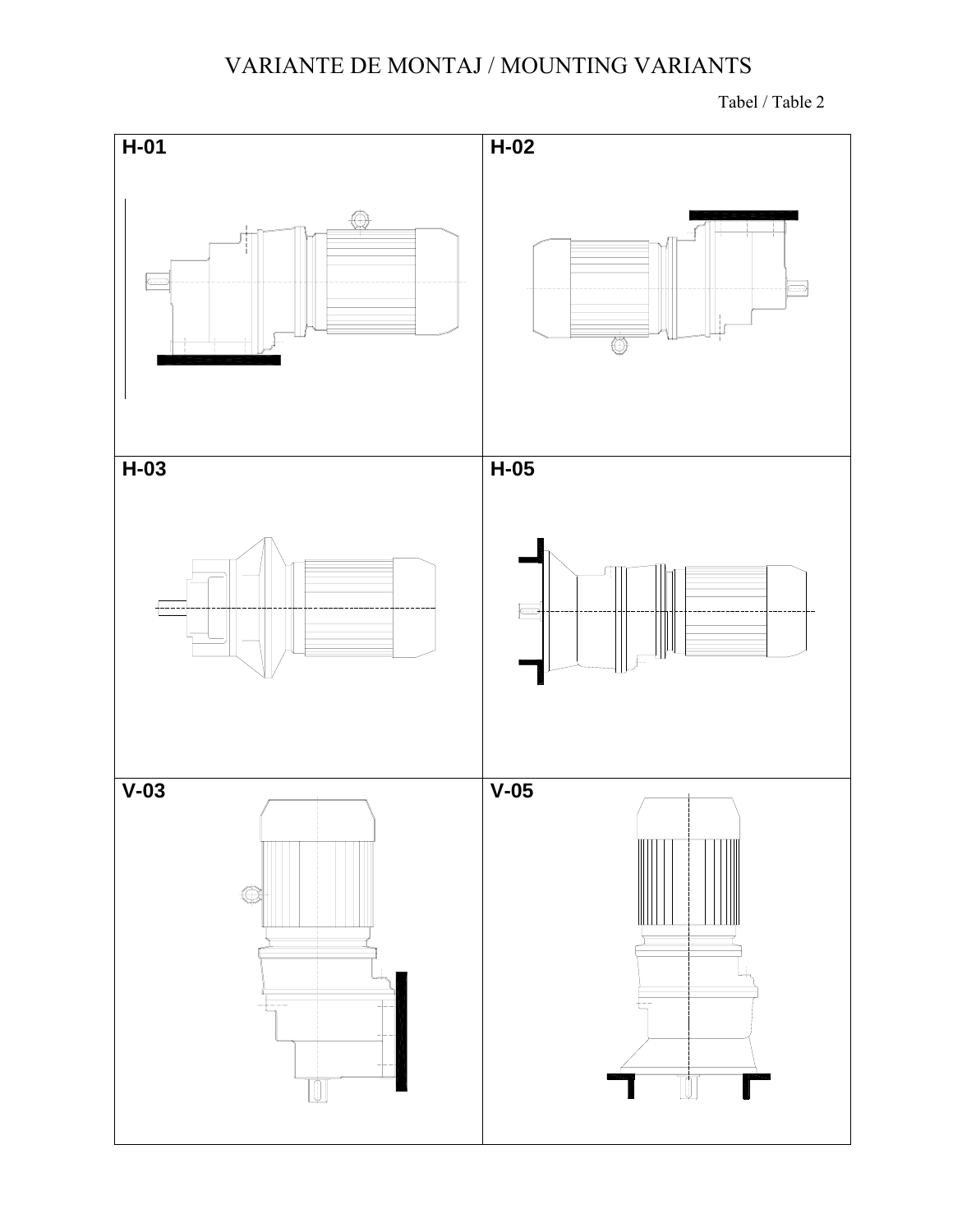# CARACTERISTICI MOTOREDUCTOARE CU DOUA TREPTE CHARACTERISTICS OF THE MOTORGEARS WITH TWO STEPS CHARACTERISTICS OF THE MOTORGEARS WITH TWO STEPS CARACTERISTICI MOTOREDUCTOARE CU DOUA TREPTE

Putere / Power Putere / Power<br>Pm  $\left[\text{kW}\right]$ 

Tabel / Table 3 Tabel / Table 3

|                              |                                |                          |                                      | Marimea                    | m o t          |                  | oreductorului  | <b>UC</b>        |                  | doua trepte      |                 | Size of the motor |                 |                  | gear with two            |                  | steps          |                  |
|------------------------------|--------------------------------|--------------------------|--------------------------------------|----------------------------|----------------|------------------|----------------|------------------|------------------|------------------|-----------------|-------------------|-----------------|------------------|--------------------------|------------------|----------------|------------------|
| Turatie motor<br>Motor speed | Turatie iesire<br>Output speed | ${\bf$ } Raport<br>Ratio |                                      | $2G - B$                   | $21 - E$       |                  |                | $2L - B$         |                  | $2N - B$         | $20 - B$        |                   | $2P - B$        |                  | $2R - B$                 |                  | $2S - B$       |                  |
| mp                           | mp                             |                          | Putere<br>$\left[\mathrm{kW}\right]$ | Gabarit<br>motor           | Putere<br>[kW] | Gabarit<br>motor | Putere<br>[kW] | Gabarit<br>motor | Putere<br>[kW]   | Gabarit<br>motor | Putere          | Gabarit<br>motor  | Putere<br>[kW]  | Gabarit<br>motor | Putere<br>[kW]           | Gabarit<br>motor | Putere<br>[kW] | Gabarit<br>motor |
|                              |                                |                          | 1,5                                  |                            | 4              | 112              | 7,5            |                  |                  |                  | 22              |                   |                 |                  |                          |                  |                |                  |
|                              | 187                            | $\infty$                 |                                      | $\infty$                   | 3              |                  |                | 132              | $\overline{1,1}$ | 160              |                 | 180               | $\mathfrak{S}$  | 200              | Ţ                        | I,               | Ţ              | ı                |
|                              |                                |                          | $\Xi$                                |                            | 2,2            | 100              | 5,5            |                  |                  |                  | 18,5            |                   |                 |                  |                          |                  |                |                  |
|                              | 150                            | $\Xi$                    | 1,5                                  | $\infty$                   | $\epsilon$     | 100              | 5,5            | 132              |                  |                  | $\overline{15}$ |                   | 22              | 180              | $\mathfrak{S}0$          | 200              |                |                  |
|                              |                                |                          | 0,75<br>$\overline{1,1}$             | $\rm 80$                   | 2,2            |                  | 4              | 112              |                  |                  |                 | 160               |                 |                  |                          |                  | ı              | ı                |
|                              |                                |                          | $\frac{1}{2}$                        | $\infty$                   |                |                  | 5,5            | 132              | 7,5              | 132              | $\overline{15}$ |                   | 22              |                  | $\overline{\mathcal{E}}$ | 200              |                |                  |
| 1500                         | 120                            | 12,5                     | 0,75                                 |                            | 2,2            | 100              |                |                  |                  |                  |                 | 160               | 18,5            | 180              |                          |                  | $\mathbf{I}$   | $\mathbf I$      |
|                              |                                |                          | 0,55                                 | $\rm 80$                   |                |                  | 4              | 112              |                  |                  |                 |                   | $\overline{15}$ | 160              | 22                       | 180              |                |                  |
|                              |                                |                          | 1,1                                  | $\boldsymbol{\mathcal{S}}$ | 2,2            | 100              | 4              | 112              | 7,5              |                  | Ξ               | 160               | 15              |                  | 22                       |                  | $30\,$         | 200              |
|                              | 93                             | $\overline{16}$          | 0,75                                 |                            |                |                  |                |                  |                  | 132              |                 |                   |                 | 160              |                          | 180              |                |                  |
|                              |                                |                          | 0,55                                 | $\rm 80$                   | 1,5            | $\infty$         | 3              | 100              | 5,5              |                  | 7,5             | 132               | $\equiv$        |                  | 18,5                     |                  | 22             | 180              |
|                              | 75                             | $\overline{c}$           | 0,75                                 | $80\,$                     | 1,5            | $\infty$         | 3              | 100              |                  | 132              |                 | 132               | $\Box$          | 160              | 15                       | 160              | 22             | 180              |
|                              |                                |                          | 0,55                                 |                            | $\Xi$          |                  |                |                  | 5,5              |                  | 7,5             |                   |                 |                  |                          |                  |                |                  |
|                              | $\mathcal{O}$                  |                          |                                      | $\infty$                   | 1,5            | 100              | 3              | 132              | 5,5              | 132              | 7,5             | 160               |                 |                  | 15                       | 180              | 22             | 200              |
| 1000                         |                                | $\tilde{91}$             | 1,1                                  |                            | $\Xi$          | $\infty$         | 2,2            | 112              | 4                |                  | 5,5             | 132               |                 | 160              | $\Xi$                    | 160              |                |                  |
|                              |                                |                          |                                      |                            |                |                  |                | 112              | 4                | 132              | 5,5             |                   | 7,5             |                  |                          |                  |                | 180              |
|                              | $50\,$                         | $20\,$                   | 0,75                                 | $90\,$                     | 1,1            | $\infty$         | 2,2            |                  | 3                |                  | 4               | 132               |                 |                  | $\mathbf{1}$             | 160              | 15             |                  |
| 750                          | 37                             | $\overline{c}$           | 0,37                                 | $90\,$                     | 0,75           | 100              | 1,5            | 112              | $\epsilon$       | 132              | 4               | 160               | 5,5             | 160              | 7,5                      | 160              | ı              | ı                |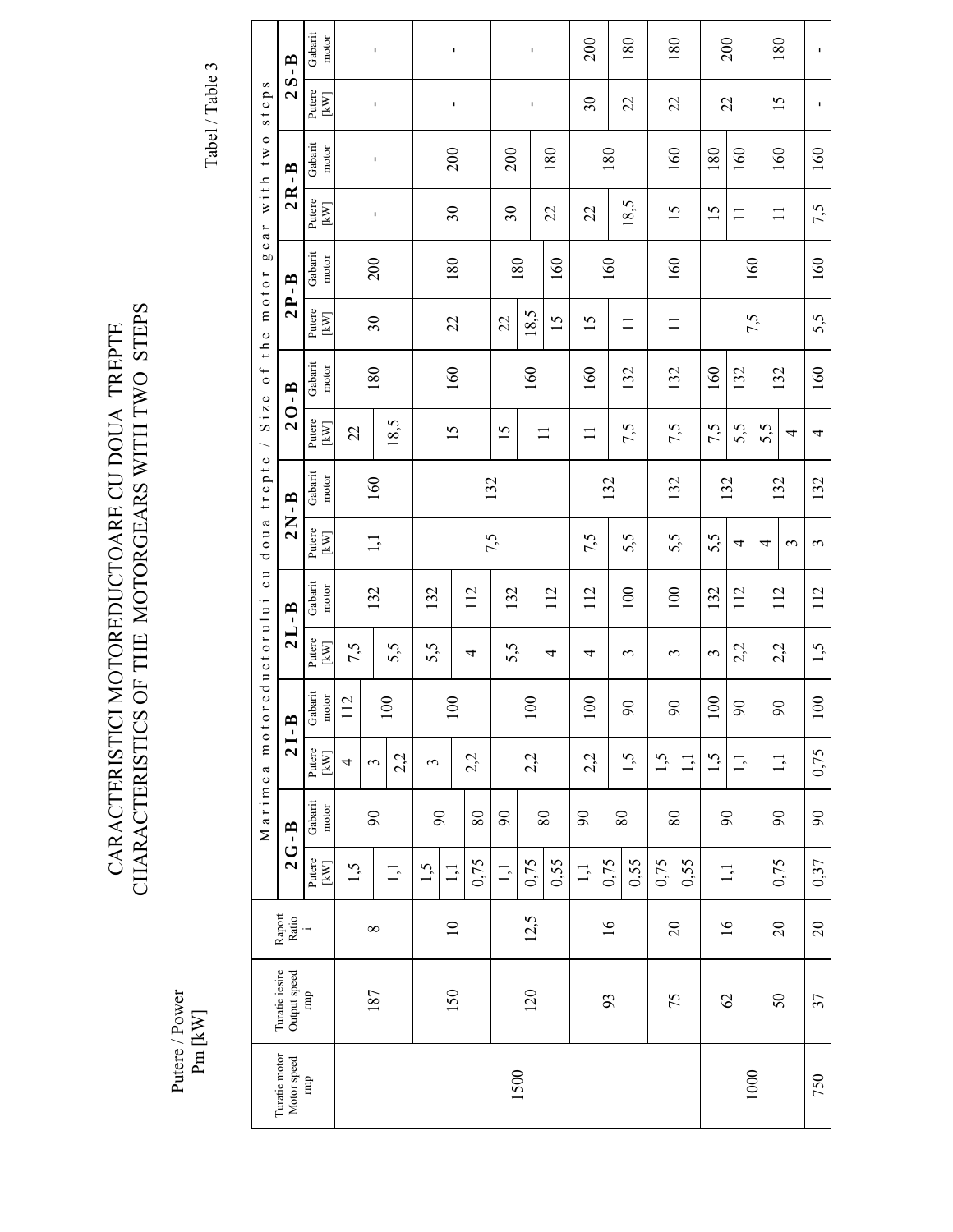# CARACTERISTICI MOTOREDUCTOARE CU TREI TREPTE<br>CHARACTERISTICS OF THE MOTORGEARS WITH THREE STEPS CHARACTERISTICS OF THE MOTORGEARS WITH THREE STEPS CARACTERISTICI MOTOREDUCTOARE CU TREI TREPTE

Putere / Power<br>Pm  $\left[\text{kW}\right]$ 

Tabel / Table 4 Putere / Power Power and Allen and Allen and Allen and Allen and Allen and Allen and Allen and Allen and Allen

|                                     |                                |                 |                                      |                          |                        |                  |                                  | Marimea motoreductorului cu trei trepte / Size of the motor gear with three steps |                                    |                  |                 |                  |                                  |                  |
|-------------------------------------|--------------------------------|-----------------|--------------------------------------|--------------------------|------------------------|------------------|----------------------------------|-----------------------------------------------------------------------------------|------------------------------------|------------------|-----------------|------------------|----------------------------------|------------------|
| Turatie motor<br>Motor speed<br>rmp | Turatie iesire<br>Output speed | Raport<br>Ratio |                                      | $3L - B$                 |                        | $3N-B$           |                                  | $30 - B$                                                                          |                                    | $3R - B$         |                 | $3T - B$         |                                  | $3U - B$         |
|                                     | mp                             |                 | Putere<br>$\left[\mathrm{kW}\right]$ | Gabarit<br>motor         | Putere<br>$[{\rm kW}]$ | Gabarit<br>motor | Putere<br>$\mathbb{K}\mathbb{W}$ | Gabarit<br>motor                                                                  | Putere<br>$\left[\text{kW}\right]$ | Gabarit<br>motor | Putere<br>kW    | Gabarit<br>motor | Putere<br>$\mathbb{K}\mathbb{W}$ | Gabarit<br>motor |
|                                     |                                |                 |                                      |                          | 3                      |                  |                                  |                                                                                   | 7,5                                |                  | 18.5<br>22      | 180              |                                  |                  |
|                                     | 33                             | 45              | 1,5                                  | $\delta$                 | 2,2                    | 100              | 4                                | 112                                                                               |                                    |                  | $\overline{15}$ | 160              | $30\,$                           | 200              |
| 1500                                | 26                             | 56              | $\Xi$                                |                          | 2,2                    | 100              | 3                                |                                                                                   | 5,5                                | 132              | 15              | 160              | 22                               | 180              |
|                                     | $\overline{c}$                 | $\overline{r}$  | 0,75                                 | 80                       | 1,5                    | $\overline{6}$   | 2,2                              | 100                                                                               | 5,5                                |                  | $\Xi$           | 160              | $\frac{15}{1}$                   | 160              |
|                                     |                                |                 |                                      |                          |                        |                  | 2,2                              | 112                                                                               |                                    |                  |                 |                  |                                  |                  |
|                                     | $\overline{17}$                | 56              | 0,75                                 | $\overline{\mathcal{L}}$ | 1,5                    | 100              | 1,5                              | 100                                                                               | 4                                  |                  | 7,5             | 160              |                                  |                  |
| 1000                                |                                |                 |                                      |                          |                        |                  |                                  |                                                                                   |                                    | 132              | 7,5             | 160              |                                  | 160              |
|                                     | $\overline{4}$                 | $\overline{r}$  | 0,55                                 | 80                       | $\Xi$                  | $\overline{6}$   | 1,5                              | 100                                                                               | 3                                  |                  | 5,5             | 132              |                                  |                  |
|                                     |                                | $\overline{r}$  |                                      |                          |                        |                  |                                  |                                                                                   | 3                                  |                  |                 |                  |                                  |                  |
| 750                                 | $\supseteq$                    |                 | 0,37                                 | $\overline{6}$           | 0,75                   | 100              | 1,1                              | 100                                                                               | 2,2                                | 132              | 5,5             | 160              | 7,5                              | 160              |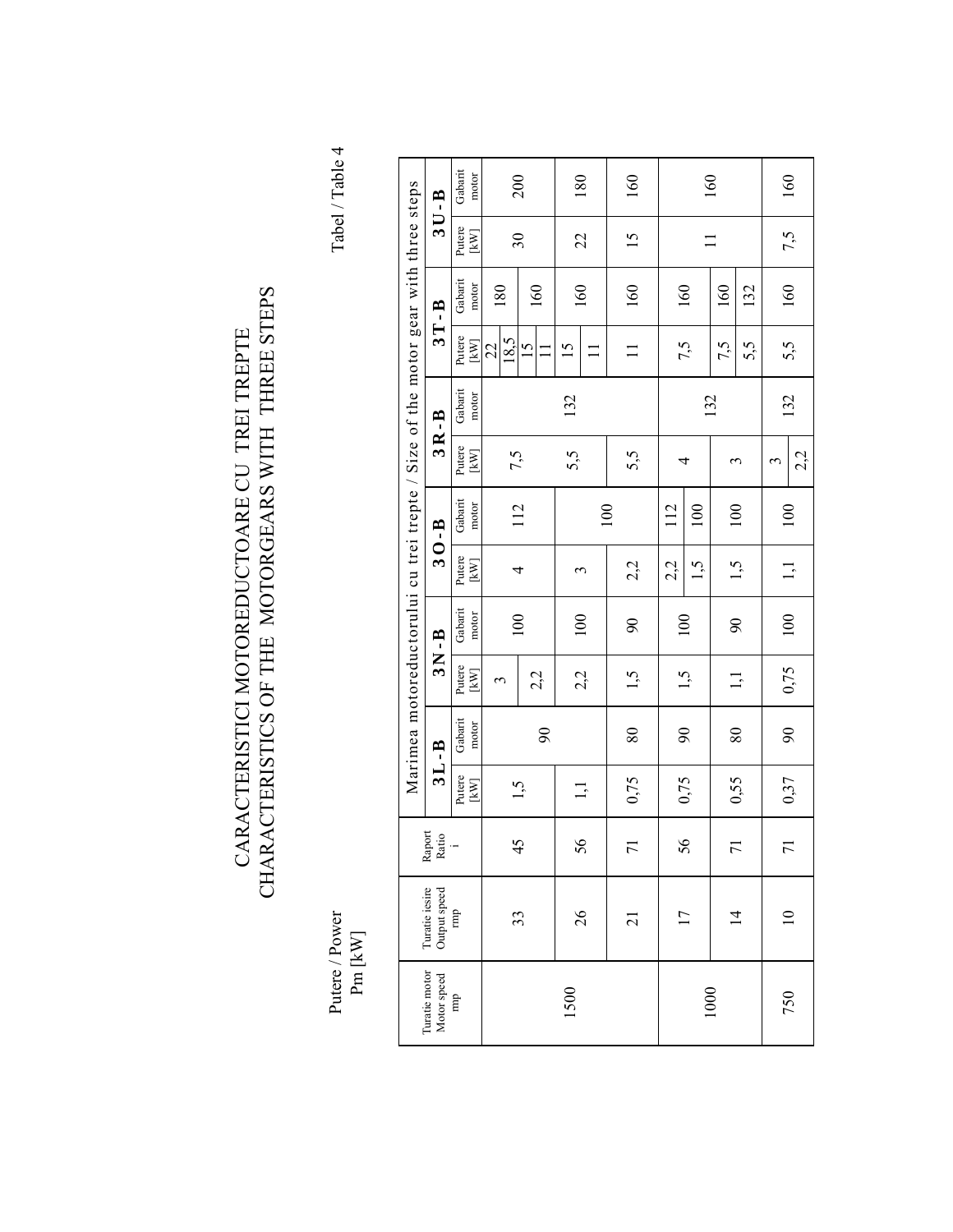

Motoreductor cu flansa / Flange clamping

Motoreductor cu flansa / Flange clamping

Motoreductor cu talpa / Foot clamping Motoreductor cu talpa / Foot clamping







Ø1

 $\hat{\mathbf{e}}$ 

Ø4

MOTOREDUCTOARE IN DOUA TREPTE / MOTOR – GEARS WITH TWO STEPS MOTOREDUCTOARE IN DOUA TREPTE / MOTOR - GEARS WITH TWO STEPS Tabel / Table 5 Tabel / Table 5

| Marime   |                          |                |         | ರ    |                 | $\ddot{}$ |     | $\cdot$ $-$ |                  |       |                 |         |              |     | Motoreductor cu talpa / Foot clamping |     |                 |                 |                 |     |                     | Motoreductor cu flansa / Flange clamping |                              |                          |
|----------|--------------------------|----------------|---------|------|-----------------|-----------|-----|-------------|------------------|-------|-----------------|---------|--------------|-----|---------------------------------------|-----|-----------------|-----------------|-----------------|-----|---------------------|------------------------------------------|------------------------------|--------------------------|
| Size     | a                        | $\sigma$       | $\circ$ |      | $\bullet$       |           | g   | max.        |                  | E     | $\mathbf{a}$    | $\circ$ | $\mathbf{a}$ |     | S                                     |     | ⋍               | N               | ≽               | Η   | $\overline{\omega}$ | $\otimes$                                | $\varnothing$<br>$\tilde{g}$ | $\overline{\mathcal{O}}$ |
| $2G-B$   | $\overline{c}$           | ı              | 36      | 22,5 | $\bullet$       | 179,6     | 86  | 278         | $\overline{110}$ | 4x010 | $\overline{30}$ | 161     | 212          | 116 | 134                                   | 160 | $\frac{6}{1}$   | 7,5             | $\overline{10}$ | 110 | 160                 | 130                                      | 110                          | 4x010                    |
| $2I-B$   | $\overline{\mathcal{E}}$ | ı              | 58      | 33   | $\infty$        | 201       | 105 | 343         | $\frac{3}{5}$    | 4x014 | $\overline{30}$ | 183     | 299          | 140 | 158                                   | 196 | $\overline{20}$ | 7,5             | $\frac{15}{2}$  | 138 | 250                 | 215                                      | 180                          | 4x 012                   |
| $2L-B$   | $\frac{4}{\sqrt{2}}$     | ı              | 82      | 43,5 | $\overline{2}$  | 235       | 130 | 398         | 155              | 4xø18 | $\overline{4}$  | 217     | 340          | 160 | 265                                   | 300 | $\overline{24}$ | $\infty$        | $\frac{6}{2}$   | 158 | 300                 | 265                                      | 230                          | 4x 014                   |
| $2N-B$   | $\overline{50}$          | ı              | 82      | 55   | $\frac{6}{1}$   | 261       | 142 | 558         | 165              | 4x018 | 37              | 242     | 406          | 200 | 330                                   | 380 | 24              | ó               | 20              | 195 | 350                 | 300                                      | 250                          | $4x \varnothing 18$      |
| $20 - B$ | 55                       | ı              | 82      | 59   | $\frac{16}{1}$  | 306,5     | 150 | 612         | 210              | 4x022 | 45              | 283     | 449          | 232 | 370                                   | 450 | $\frac{1}{4}$   | $\overline{10}$ | 22              | 228 | 450                 | 400                                      | 350                          | $8x \varnothing 18$      |
| $2P-B$   | 65                       | ı              | 105     | 70   | $\overline{18}$ | 332       | 170 | 655         | 215              | 4xø22 | 45              | 307     | 497          | 265 | 410                                   | 480 | $\frac{1}{2}$   | $\overline{10}$ | 22              | 260 | 450                 | 400                                      | 350                          | $8x \varnothing 18$      |
| $2R-B$   | $\mathcal{L}$            | $\blacksquare$ | 105     | 76   | $\overline{20}$ | 367       | 170 | 655         | 245              | 4x022 | $\overline{50}$ | 340     | 562          | 280 | 450                                   | 504 | $\frac{1}{4}$   | $\overline{4}$  | 26              | 274 | 550                 | 500                                      | 450                          | 8x 018                   |
| $2S-B$   | 80                       | 142            | 130     | 85   | 22              | 414       | 170 | 655         | 285              | 4x022 | $\mathcal{S}$   | 370     | 608          | 317 | 468                                   | 548 | $\frac{1}{4}$   | $\frac{6}{1}$   | 26              | 312 | 550                 | 500                                      | 450                          | $8x \varnothing 18$      |